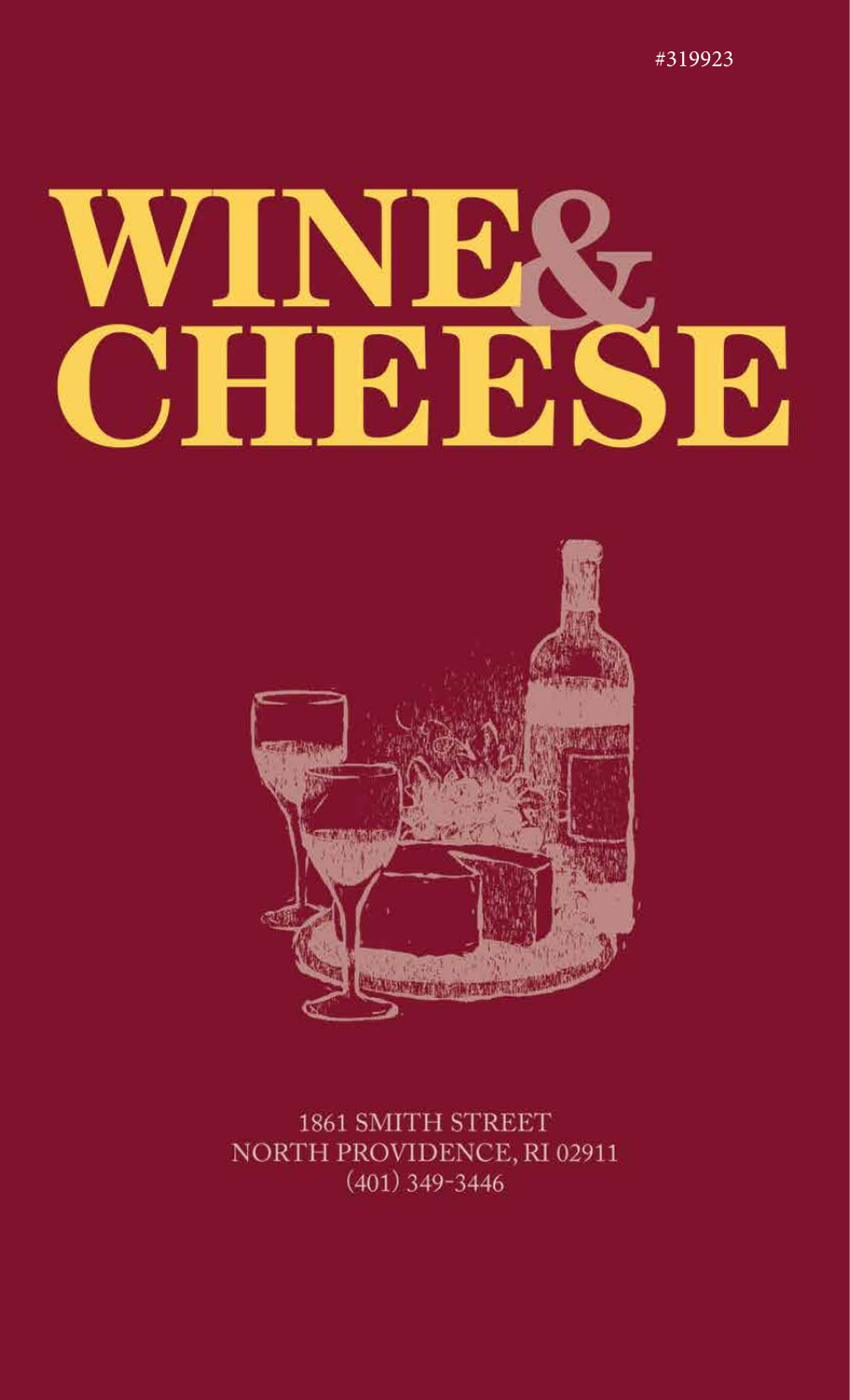#### **Fresh Mushrooms OR Peppers**

Sautéed and seasoned, served over garlic bread. **9.95 Combo 11.95** 

#### **Calamari Fritti**

Tender calamari rings topped with hot peppers, parsley, served with a side of marinara and lemon wedges. **11.95** 

#### **Wine & Cheese Wings**

Crispy wings seasoned with our signature blend of spices, tossed with garlic, parsley and parmesan cheese. **10.95** 

#### **Classic Caesar Salad**

Romaine lettuce tossed in caesar dressing, topped with croutons and Pecarina Romano cheese. **9.95** 

#### **Garden Salad**

A blend of fresh romaine and iceberg lettuce, topped with sliced tomatoes, cucumbers, carrots and onions.

**Small 7.95 Large 9.95** 

# **APPETIZERS**

#### **Mozzarella Bread**

Mozzarella cheese wrapped in fresh dough, baked and topped with garlic butter and parmesan cheese served with a side of marinara. **8.95** 

#### **Antipasti Board**

Roasted and marinated vegetables, olives, cheeses and cured meats. **18.95** 

#### **Hummus**

Topped with refreshing combination of feta cheese, Greek olives, tomatoes, cucumbers, parsley and house vinaigrette. Served with fresh pita bread. **9.95** 

### **SALADS**

#### **Caprese Salad**

Layers of fresh mozzarella and tomatoes topped with fresh basil and a balsamic glaze. **9.95** 

#### **Signature Greek Salad**

Our Garden salad topped with feta cheese and garnished with greek olives.

**Small 9.95 Large 11.95** 

#### **Crazy Sticks**

Homemade breadsticks baked with garlic butter served with a side of marinara. **6.95** 

#### **Snail Salad**

Homemade snail salad served over a bed of mixed greens. **13.95**

#### **Bruschetta**

Parmesan cheese, diced tomatoes, fresh basil and light vinaigrette served over our homemade garlic bread. **9.95**

#### **Eggplant Rollatini**

Spinach, roasted red peppers and sharp provolone. **10.95** 

#### **lnsalata Di Campo**

Mixed greens tossed in a light vinaigrette topped with dried cranberries, sliced almonds and gorgonzola cheese. **9.95**

#### **Julienne Salad**

Sliced salami, ham, swiss cheese and hardboiled egg, served over our garden salad with greek olives.

**Small 9.95 Large 11.95** 

**Add Turkey, Grilled Chicken, Shrimp or Tuna 4.95 Add a freshly baked pita for .95** 

### **SIDE ORDERS**

#### **Meatballs OR Sweet Sausage**

Served in our tomato sauce, topped with provolone cheese and a side of homemade bread. **8.95** 

**Combo 9.95** 

#### **Garlic Fries**

Crispy fries tossed with our signature spices, garlic and parmesan cheese. **6.95** 

#### **Classic Parmigianas**

Baked in our tomato sauce and topped with provolone cheese. Served with homemade bread. **Chicken Parmigiana 9.95 Eggplant Parmigiana 9.95 Veal Parmigiana 10.95** 

**Seasoned Broccoli**  Steamed broccoli, seasoned with olive oil and garlic. **5.95** 

#### **Sausage and Rabe**

Roasted Italian sausage, served over sautéed rabe and a side of homemade bread. **10.95** 

#### **Sautéed Spinach**

Spinach seasoned and sautéed in garlic and olive oil. **5.95** 

#### **Garlic Bread 5.95 Fries 5.95**

Before placing your order, please inform your server if a person in your party has a food allergy. Consuming raw or under cooked meats, poultry, seafood, shellfish or eggs may increase your risk of food-bourne illness, especially if you have certain medical conditions.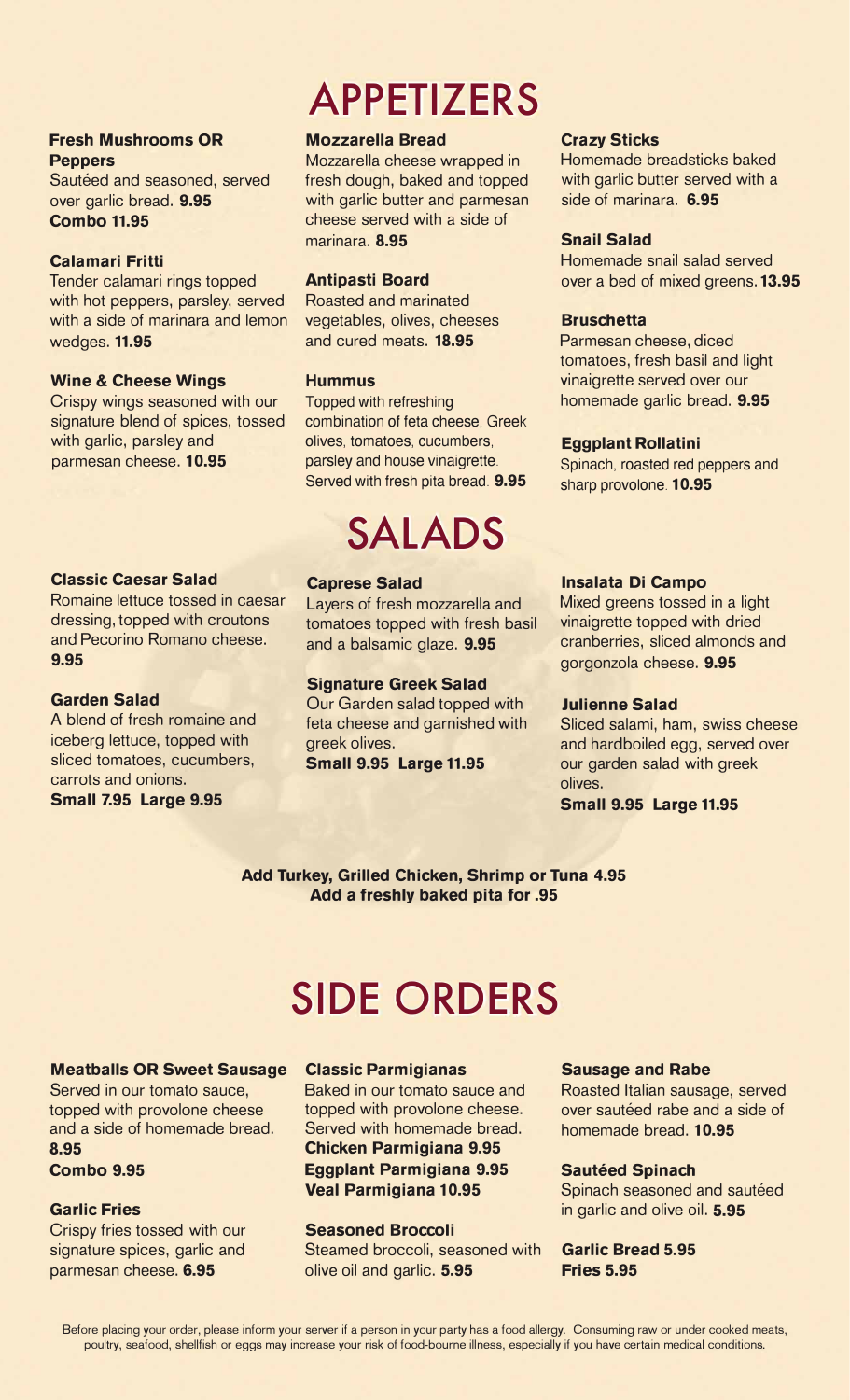# **ITALIAN FAVORITES**

All Italian Favorites are served with a choice of soup or side salad and our homemade Italian bread.

#### **Sausage and Broccoli Rabe**

Sautéed in garlic and olive oil tossed with penne pasta and Pecarina Romano cheese. **17.95** 

#### **Shrimp Scampi**

Shrimp sautéed in a garlic white wine butter sauce and served over linguine. **18.95**

#### **Lasagna Rustica**

Pasta layered with our meat sauce, ricotta, mozzarella and parmesan cheese. **17.95** 

#### **Cavatelli alla Vodka**

Pancetta, pink vodka sauce, mozzarella cheese and parsley. **16.95** 

**Add Chicken 3.95 Add Shrimp 4.95** 

#### **Piccata**

Chicken or veal, capers, served in a light white wine and lemon sauce, with your choice of pasta.

#### **Chicken 18.95 Veal 19.95**

#### **Marsala**

Chicken or veal, tender golden brown, finished in a homemade marsala wine sauce, fresh shallots, mushrooms, over your choice of pasta.

**Chicken 18.95 Veal 19.95**

### **PASTA**

#### **Pollo con Farfalle**

Tender grilled chicken, broccoli, bowtie pasta tossed in a light parmesan cream sauce. **17.95** 

#### **Saltimbocca**

Tender chicken or veal, topped with prosciutto, provolone, parsley, in marsala wine sauce, over your choice of pasta. **Chicken 19.95. Veal 20.95** 

#### **Vongole Marechiara**

Sautéed local clams and baby shrimp in a light tomato broth over capellini pasta. **19.95**

Choice of Penne, Spaghetti, Capellini or Cheese Ravioli (Add \$1.00). All pastas are served with a choice of soup or side salad and our homemade Italian bread.

#### **Traditional Marinara**

Your choice of pasta, served with our delicious marinara sauce. **13.95** 

#### **Pasta with Meatballs OR Sweet Sausage**

Homemade meatballs or sweet sausage, served with our marinara sauce and your choice of pasta. **16.95 Combo 16.95** 

#### **Sauteed Mushrooms OR Peppers**

Sauteed with garlic and topped with our homemade marinara sauce. **15.95**

#### **Pasta Santa Fe**

Your choice of pasta, with spinach or broccoli, baked in the oven topped with stewed tomatoes, marinara sauce, feta and provolone cheese. **16.95** 

#### **Baked Scrod**

Baked scrod, in our white wine lemon butter sauce. Topped with homemade herbed breadcrumbs. **17.95** 

#### **Baked Pasta with Two Cheeses**

Your choice of pasta baked in the oven with marinara sauce, topped with feta and provolone cheese. **16.95** 

#### **Classic Parmigiana**

Baked in our tomato sauce and topped with provolone cheese. **Chicken 17.95 Eggplant 17.95 Veal 18.95**

#### **Baked Pasta with Ricotta Cheese**

Your choice of pasta baked in the oven with our marinara sauce, ricotta and cheddar cheese. **16.95** 

### **KIDS ZONE**

All selections are \$7.95. Includes soda, juice or milk.

#### **Spaghetti & Meatballs**

Homemade meatballs with our tomato sauce.

**Kid's Only Chicken** 

Crispy chicken tenders, served with fries.

#### **Pepperoni or Cheese Pizza**  With our tomato sauce and cheese.

**Cheese Ravioli** 

Raviolis filled with ricotta cheese, in our tomato sauce.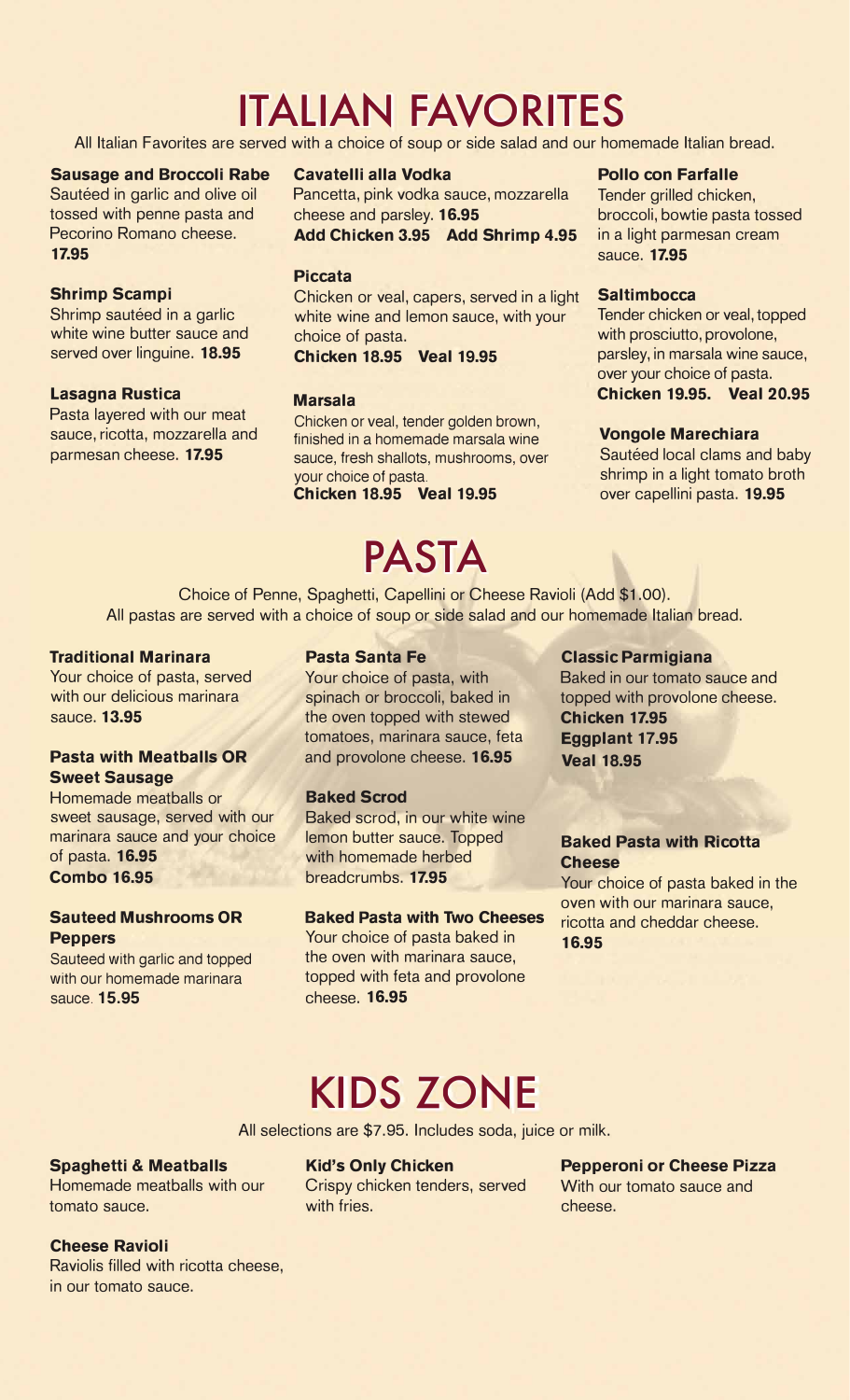### **GOURMET PIZZAS**

#### **Pizza Gardiniera**

A medley of eggplant, marinated artichoke hearts, sweet roasted peppers, with mozzarella and feta cheese.

#### **Small 15.95 Large 22.95**

#### **Mediterranean**

Our Greek style pizza made with chopped tomatoes, spinach, feta, cheddar cheese, and our signature dressing. **Small 14.95 Large 20.95**

#### **Three Cheese**

A blend of mozzarella, cheddar and feta topped with sliced tomatoes and fresh garlic. **Small 13.95 Large 20.95** 

#### **Our Favorite**

Mushrooms, sliced onions, stewed tomatoes, cheddar and feta cheese, drizzled with our signature dressing. **Small 13.95 Large 20.95** 

#### **Shrimp Scampi**

Shrimp, fresh tomatoes, scallions, parsley, mozzarella and parmesan cheese, with olive oil and garlic. **Small 14.95 Large 22.95**

#### **Chicken Artichoke**

Chicken, marinated artichoke hearts, black olives and sliced tomatoes, with mozzarella and parmesan cheese. **Small 16.95 Large 22.95**

#### **Margherita Pizza**

Lightly sauced crust, topped with fresh mozzarella, tomatoes and fresh basil.

**Small 13.95 Large 20.95** 

#### **Vegetarian**

Mushrooms, spinach, broccoli, black olives and tomato sauce, with cheddar and feta cheese. **Small 16.95 Large 22.95**

#### **Hawaiian Pizza**

Juicy pineapple and sliced ham, with a mild tomato sauce and cheddar cheese.

**Small 13.95 Large 20.95**

# **DESIGN YOUR OWN PIZZA**

#### **Original**

Our traditional pizza with cheddar cheese and a mild tomato sauce.

Sausage Pepperoni Salami Ham **Chicken Meatballs Anchovies**  Our authentic seasoned and chunky tomato sauce with mozzarella cheese.

**Italian Style** 

#### **Thin & Crispy**

(Available in 10" size only.) A light and delicious thin-crust pizza, choice of white or whole wheat dough.

#### **Whole Wheat**

(Available in 14" size only.) A Healthy Choice! Made with cheddar cheese and a mild tomato sauce.

**Mushrooms Olives** Artichoke Hearts Green Peppers Hot Peppers Roasted Red Peppers **Eggplant** 

#### **Small**

10 inch (8 slices) (12 slices) Tomato & Cheese .......................... 9.45 ...............................................14.30 Additional Toppings ........................ 1.25 ............................................... 1. 95

**Onions Broccoli Spinach Tomatoes Pineapple** Feta Cheese **Ricotta** 

Large 14 inch

### **BURGERS**

All burgers are served with a side of fries and pickles.

#### **Wine & Cheese Burger**

A half pound hand pressed black Angus burger, topped with sautéed spinach, sautéed mushrooms, sliced tomatoes and provolone cheese. **12.95** 

#### **Gorgonzola Burger**

A half pound hand pressed black Angus burger, topped with mixed greens, balsamic caramelized onions and gorgonzola cheese. **12.95** 

#### **Classic Bacon Burger**

A half pound hand pressed black Angus burger, topped with grilled onions, sautéed mushrooms, bacon, BBQ sauce and covered with cheddar cheese. **13.95**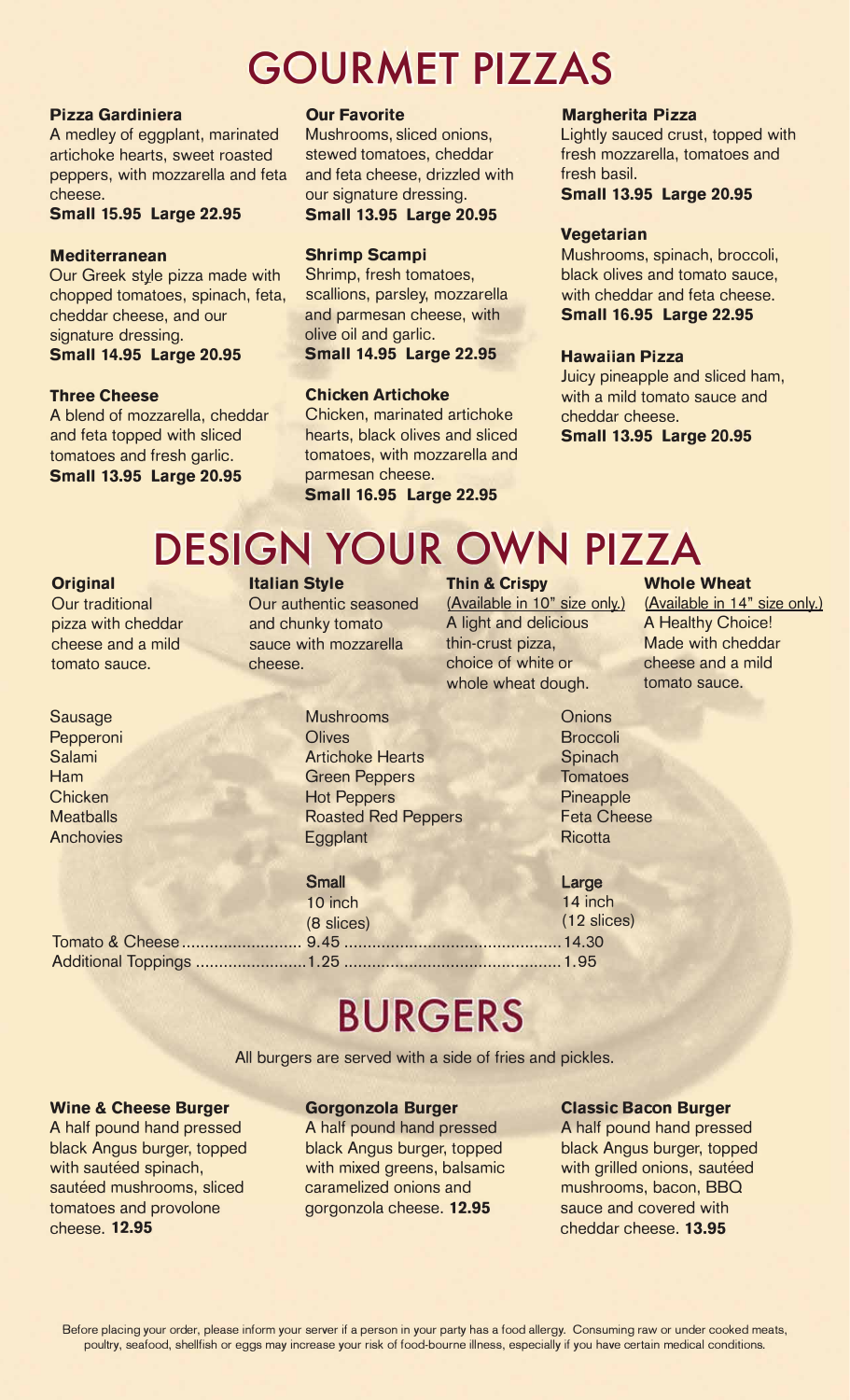# **CALZONES**

#### **Number 1**

Turkey breast, fresh broccoli, tomatoes and swiss cheese. **10.95** 

#### **Number 2**

Fresh broccoli, spinach, onions, fresh mushrooms, dressing and provolone cheese. **9.95** 

#### **Number 3**

Tuna fish, spinach, onions, fresh mushrooms and swiss cheese. **10.95** 

### **Number 4**

**"Stuffed Greek Popeye"**  Spinach pie, stuffed with our greek salad. **13.95** 

#### **Number 5**

Choice of spinach or broccoli, baked ham, tomatoes and swiss cheese. **10.95** 

#### **Number 6**

Pepperoni, tomato sauce and a blend of cheddar and provolone cheese. **8.95** 

#### **Number 7**

Choice of spinach or broccoli, tomatoes and cheddar cheese. **9.45** 

#### **Number 8**

Baked ham, ricotta cheese, fresh mushrooms and cheddar cheese. **10.95** 

#### **Number 9**

Meatballs, tomato sauce, green peppers, ricotta and cheddar cheese. **10.95** 

#### **Number 10**

Roasted peppers, onions, broccoli and provolone cheese. **8.95** 

#### **Number 11**

Sausage, fresh broccoli, onions, chopped tomatoes, ricotta and cheddar cheese. **10.95** 

#### **Number 12**

Eggplant, sausage, hot peppers, chopped tomatoes and feta.**10.95** 

#### **Number 13**

Grilled chicken, tomatoes, dressing, hot peppers, onions, black olives and cheddar. **12.95** 

#### **Number 14**

Sausage, spinach, chopped tomatoes, feta and provolone cheese. **10.95** 

#### **Number 15**

Sausage complimented with mushrooms, tomato sauce, ricotta and cheddar cheese. **10.95** 

#### **Number 16**

Meatballs smothered in our tomato sauce with ricotta, spinach and black olives. **10.95** 

#### **Spinach OR Broccoli Pie**

Homemade with our unique spices and cheddar cheese. **8.95** 

# **HOT OVEN SANDWICHES**

All Sandwiches are served with a side of fries or side salad

#### **Meatball OR Sweet Sausage**

Our homemade meatballs or sausage, served with our tasty tomato sauce, green peppers and provolone cheese. **10.95 Combo 11.95** 

#### **Italian Coldcut**

Genoa salami and baked ham served with lettuce, tomato, house dressing and provolone cheese. **10.95** 

#### **Baked Ham**

Served with lettuce, tomato, house dressing and swiss cheese. **10.95** 

#### **Turkey Breast**

Sliced turkey, served with lettuce, tomato and swiss cheese. **11.95** 

#### **Tuna Fish**

Our homemade tuna, served with lettuce, tomato, house dressing and swiss cheese. **11.95**

#### **Chicken Classic**

Grilled chicken served with lettuce, tomatoes, our house dressing and swiss cheese **11.95** 

#### **Pastrami**

Extra lean, served with mustard and swiss cheese. **11.95** 

#### **Sausage and Broccoli Rabe**

Roasted Italian sausage, sautéed rabe, topped with shaved sharp provolone **12.95** 

#### **Classic Parmigianas**

Marinara sauce and provolone cheese.

**Chicken Parmigiana 10.95 Eggplant Parmigiana 9.95 Veal Parmigiana 11.95** 

### **GLUTEN FREE**

Ask your server about our gluten free Pizza and Pasta options. Although we offer gluten free items we do not have a gluten free kitchen.